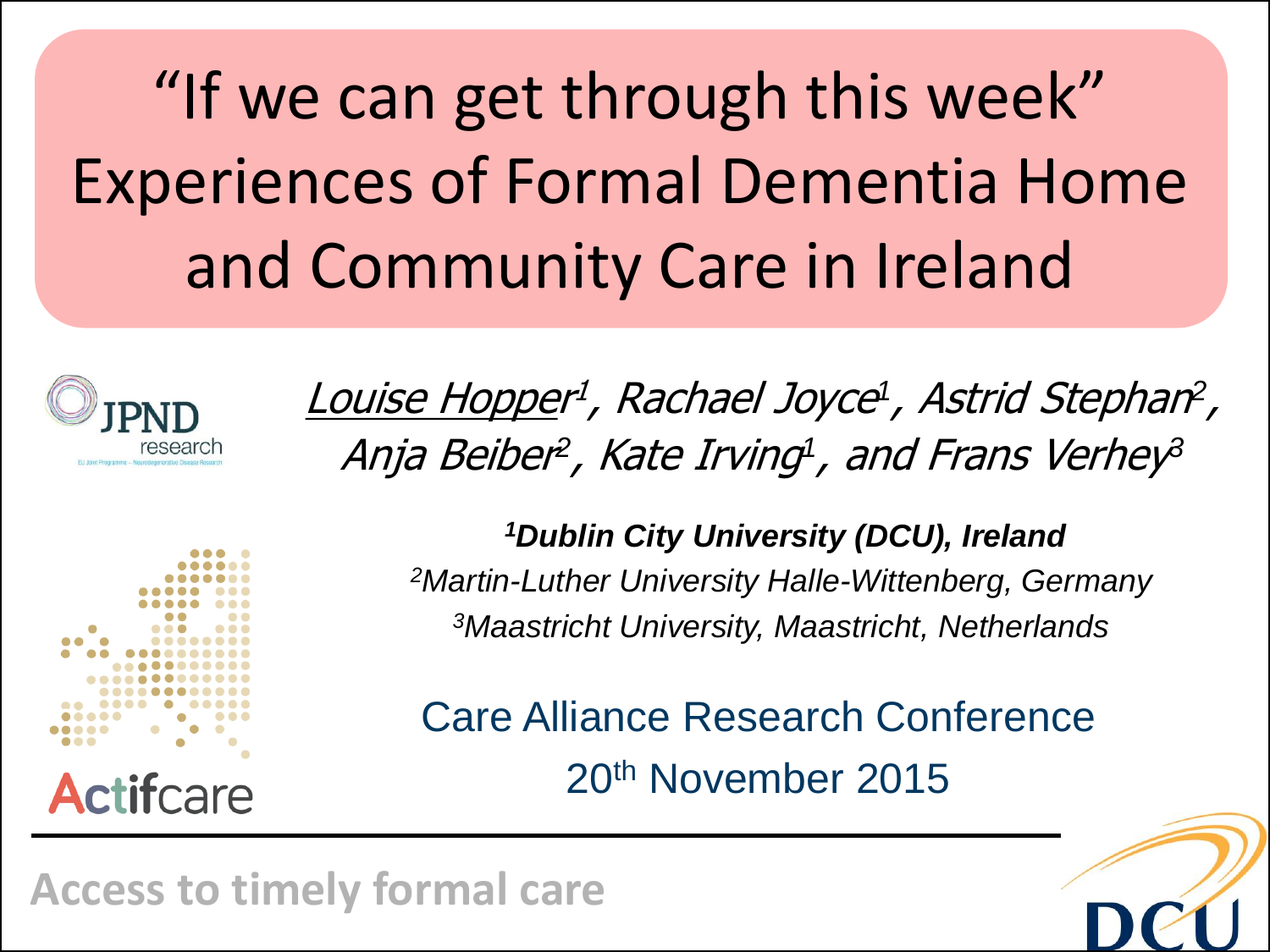Analyse the pathways to care for people with dementia and their families, to better understand the reasons for inequalities in access to healthcare

This study explored:

- Personal experiences
- Perceived barriers and facilitators to service access

From the perspectives of:

- People with dementia
- Informal caregivers (variety of ages, relationships)
- Healthcare professionals (variety of disciplines)



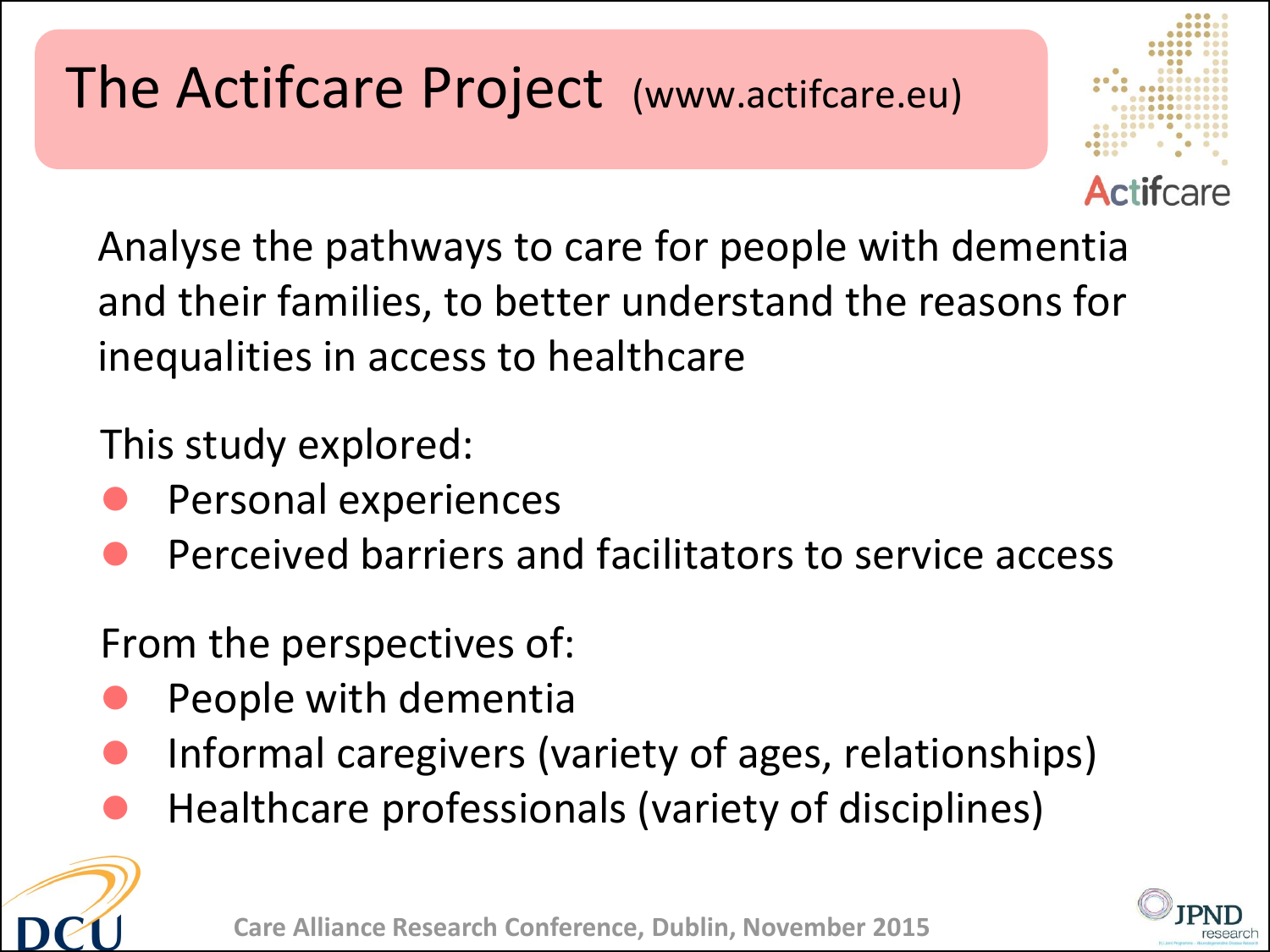## Methodology



- Exploratory qualitative design
- Purposive sampling
- Tape-recorded focus groups
- Questionning route first piloted in Germany
- Analysed using inductive content analysis
- Irish Data are presented here

| <b>Focus Group</b>                    | N (groups) | N (participants) |
|---------------------------------------|------------|------------------|
| People with Dementia (P)              |            |                  |
| Informal Caregivers (C)               |            | 16               |
| <b>Healthcare Professionals (HCP)</b> |            | 18               |

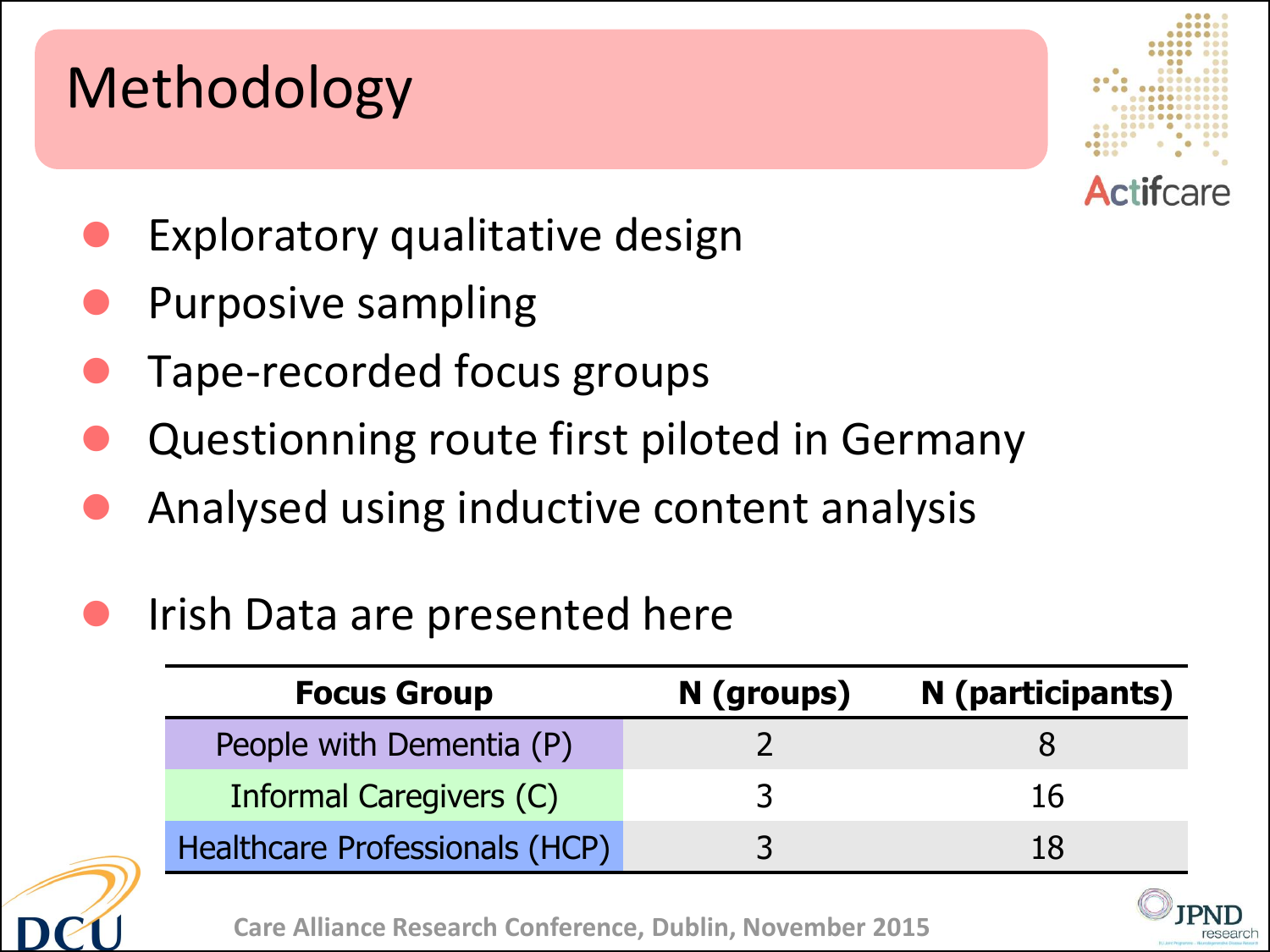# Seven Recurring Themes



- Accessing Services / Service Availability
- Education and Awareness
- Capacity and Rights
- Best Practice
- Understanding Care Needs
- The Impact of a Dementia Diagnosis
- The Impact of Caring



Shared perspectives

**Divergent** views



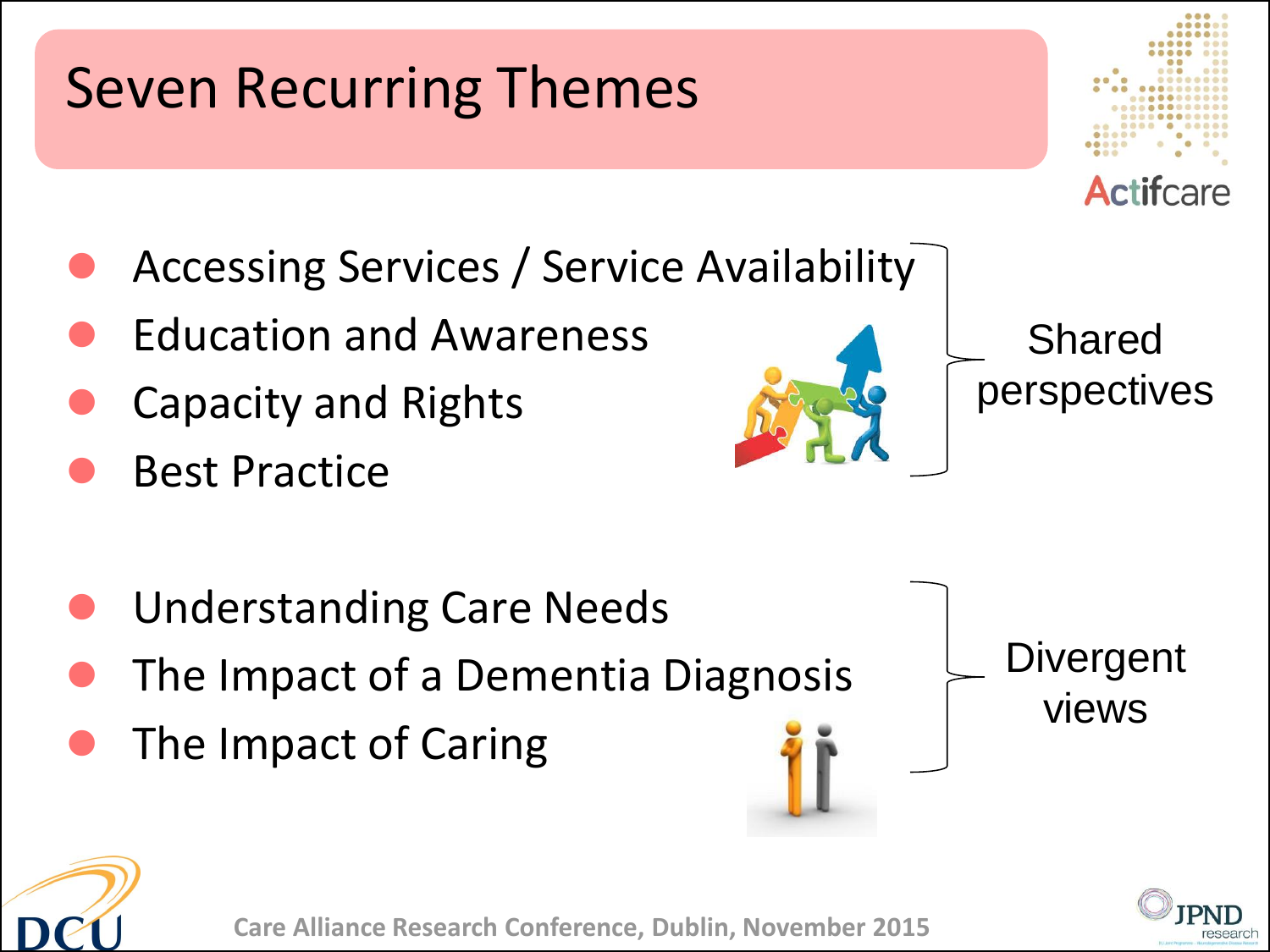# Accessing Services / Availability



C

Actifcare

- **Common triggers (Crisis/Concern/Diagnosis)**
- Difficult to understand what services are available and how to access them
	- Frustrations at HCP impeding access lack of knowledge, delayed diagnosis, or not understanding care needs
	- Systemic barriers (lack of clear pathways to services, poorly organised, badly integrated, lack of dementia-specific education in the health service)
- Lack of suitable services available
	- **Wrong place, wrong time, wrong type**
	- **C** Lack of resources in the health system in Ireland
		- We could do more with what is there

**Care Alliance Research Conference, Dublin, November 2015**

 "Most of us have to go looking for everything"

"If you don't know what you are looking for it is hard"

".. Won't get them on a Saturday or Sunday"

"And everything is really stretched, really stretched" "Don't need 24/7 just 50 [hours]"



HCP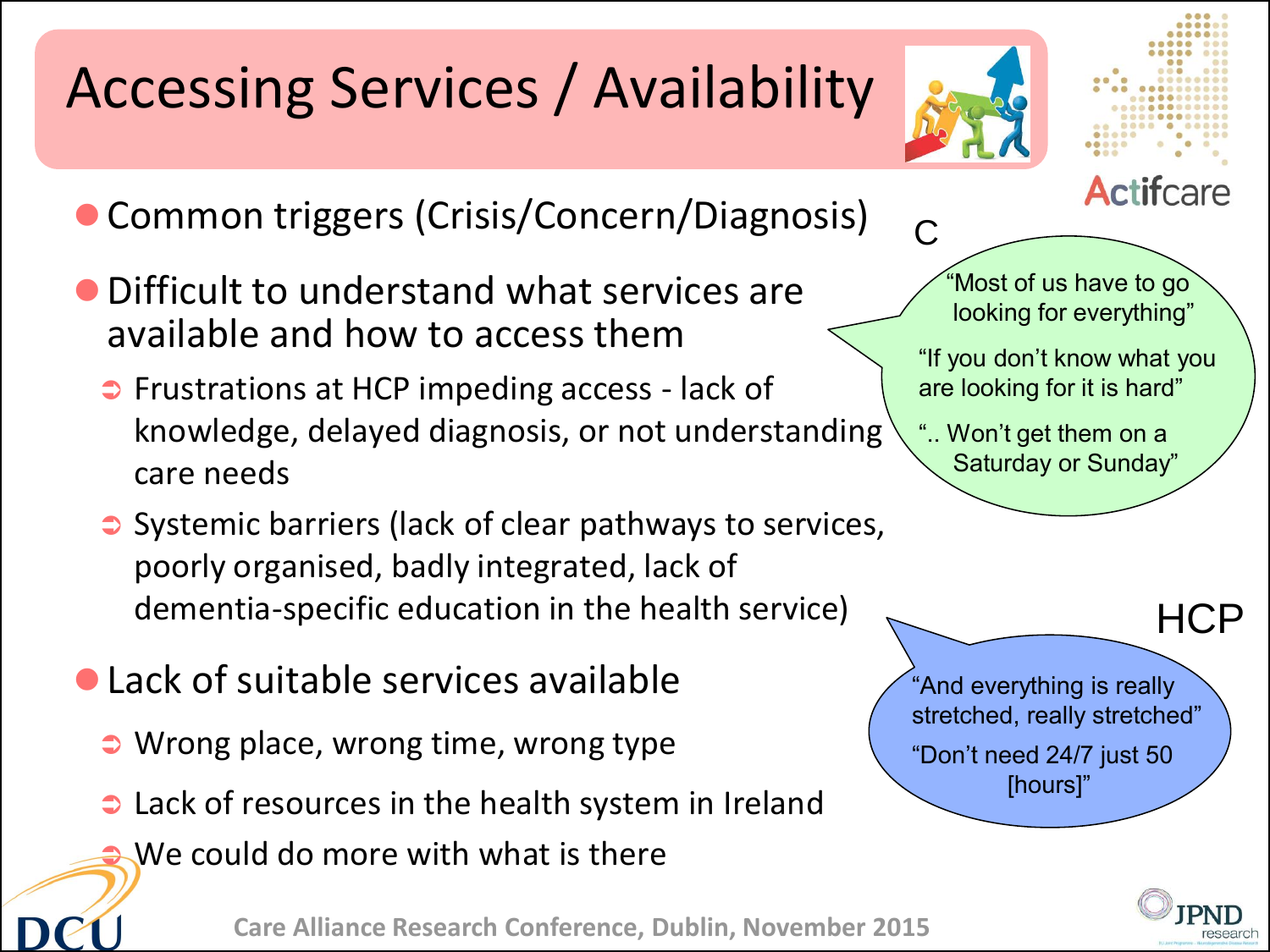# Education and Awareness

- Lack of knowledge (misconceptions) of dementia
	- $\supset$  Some GPs are slow to diagnose
	- $\supset$  Some families are afraid to bring up the topic
- Lack of knowledge of the formal dementia supports and services that are available
	- $\bullet$  Clear need for information in year after diagnosis
	- Timely access to information
- Stigma around dementia and mental health services
	- it is improving but it can result in
	- Delayed diagnosis and delayed access to services
	- **C** Lack of understanding of care needs resulting in poor care management
	- Increasing isolation for those living with dementia



C

**HCP** 



**Actifcare** 

 "Would it have been a good idea to keep working or doing something?"

"The bit of literature you do get, is hand over your bank account"

"It's a real learning curve" "You don't talk [about it]" "Nobody ever approached  $\overline{\mathsf{HS}}$ 

 "the stigma when we were based in a [Mental Health Hospital]"

"We, ourselves, aren't too sure of the system"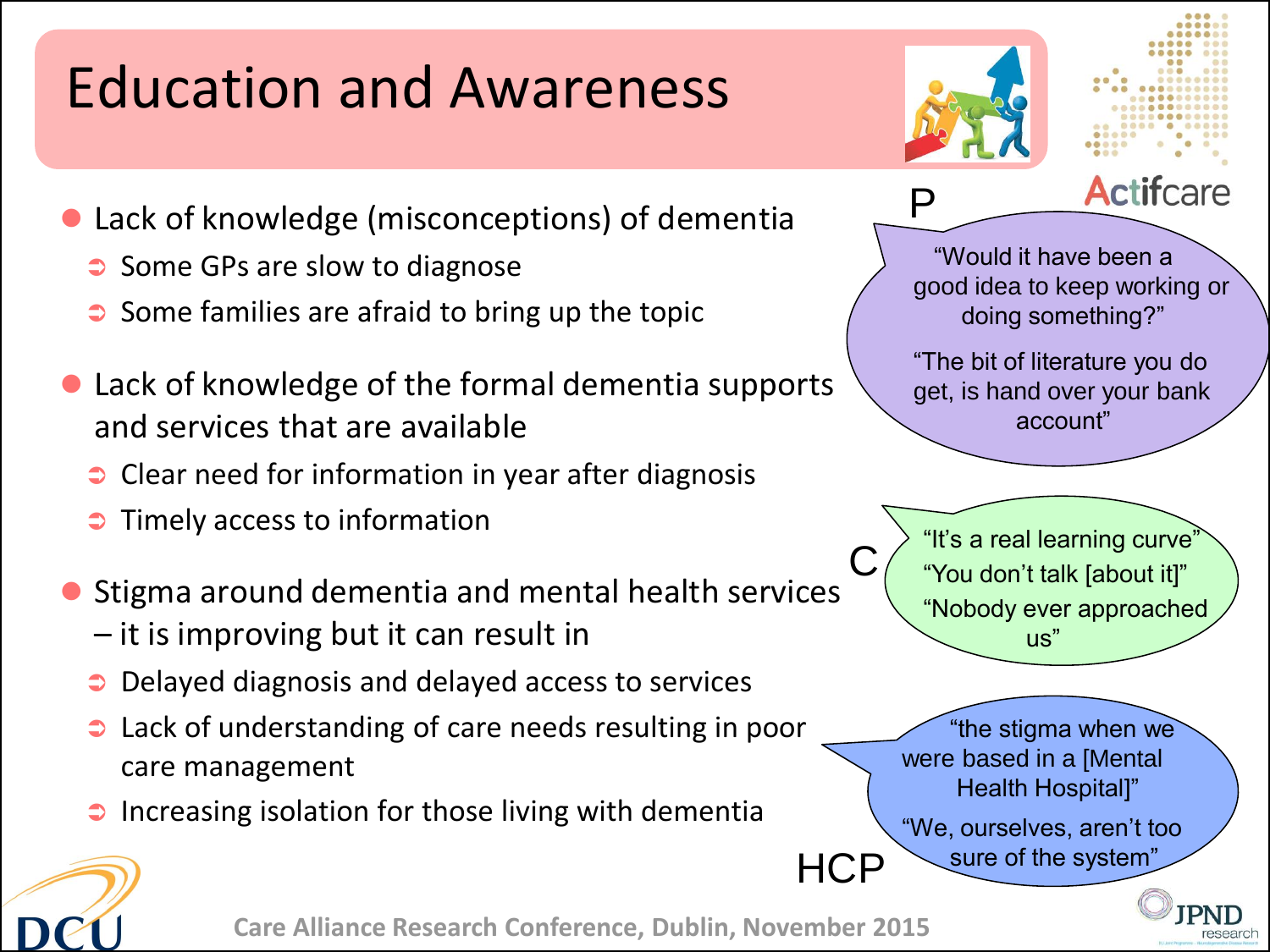## Capacity and Rights

P

"I would prefer to do what I can for myself, while I can"

"I was a very active citizen

"They have a choice

and they have the right to decide"

"[capacity issues] are very time consuming.. very difficult"

and then I was nothing"



**Actifcare** 

- ALL GROUPS rcognised that people with dementia want to maintain control of their lives and remain independent for as long as possible
- But, the capacity of the person to make decisions on their own behalf may be or become impaired
	- $\supset$  Significant decision for HCP in Ireland given the all-ornothing nature of capacity in the Irish legal system
- Sometimes there can be conflict between the rights of the person with dementia and those of the carer
	- Carers sometimes feel that their rights come second
	- Primary carer can advocate for advanced levels of care but other more distal family and HCPs fail to see the need
	- $\Rightarrow$  HCP themselves recognise this and they talked about the challenge in finding a care path suited to all

"I'm very worried because I don't think [husband] will accept it"

C

**HCP**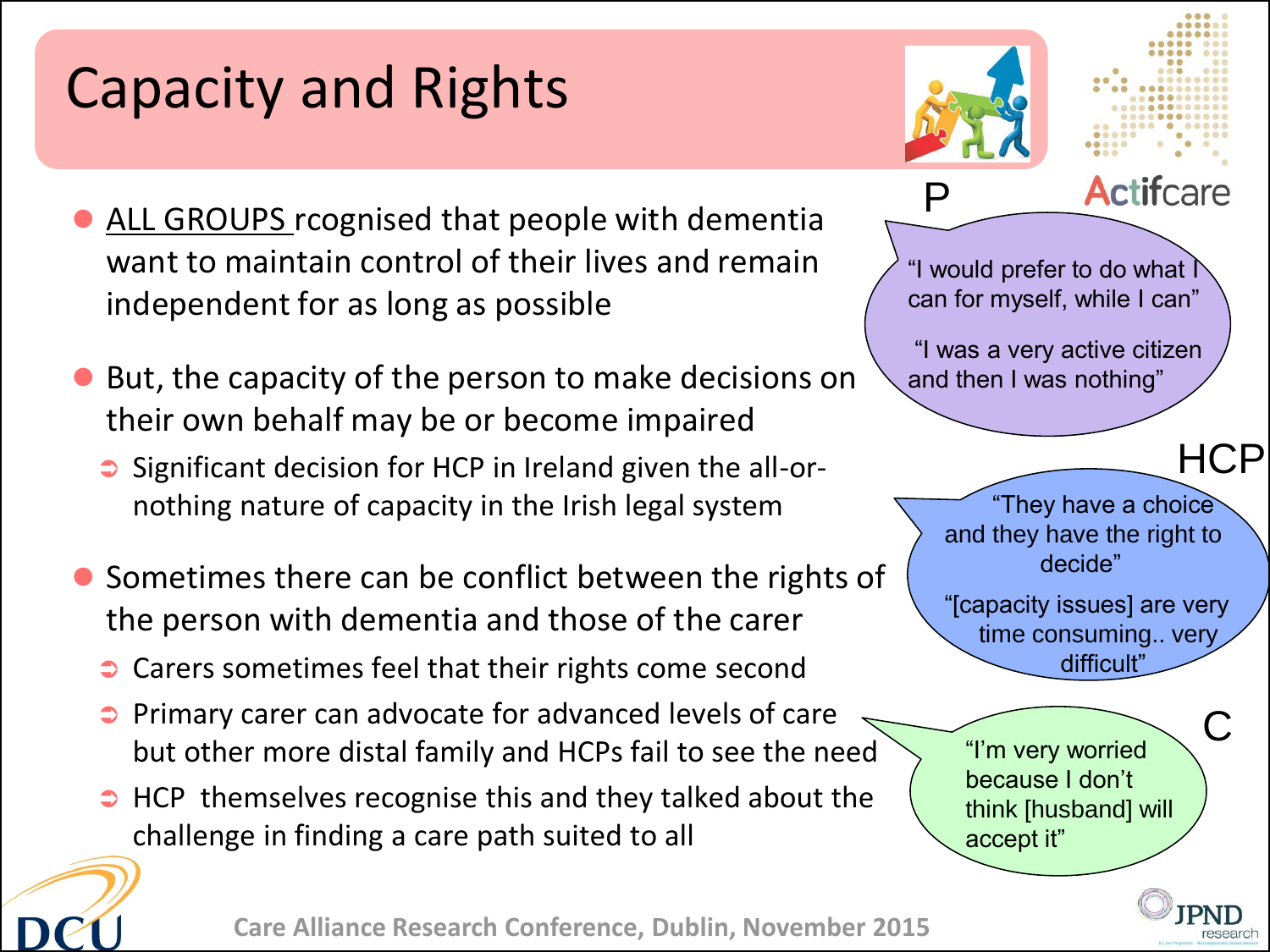#### Best Practice – What is good care?





- Positive impact of good care merged in all groups
	- Good quality of life for the person with dementia and for the informal caregiver
	- Good satisfaction at providing suitable care for the HCP
- In all cases, preferred services were
	- Timely and needs-driven
	- Person-centred, individualised, and age-appropriate
	- Community-based and home-based
	- Maintained independence, social integration, psychological well-being as well as physical health
	- $\bullet$  Enable the person with dementia to live well at home for longer
	- $\bullet$  Maximise quality of life not only for the person with dementia but also for their informal carer and family



"How are you doing" once a week .. A contact, a normal process"

**HCP** 

"Everyone [working in the HSE] would want individualised services, but it is not there to give"



**Care Alliance Research Conference, Dublin, November 2015**



C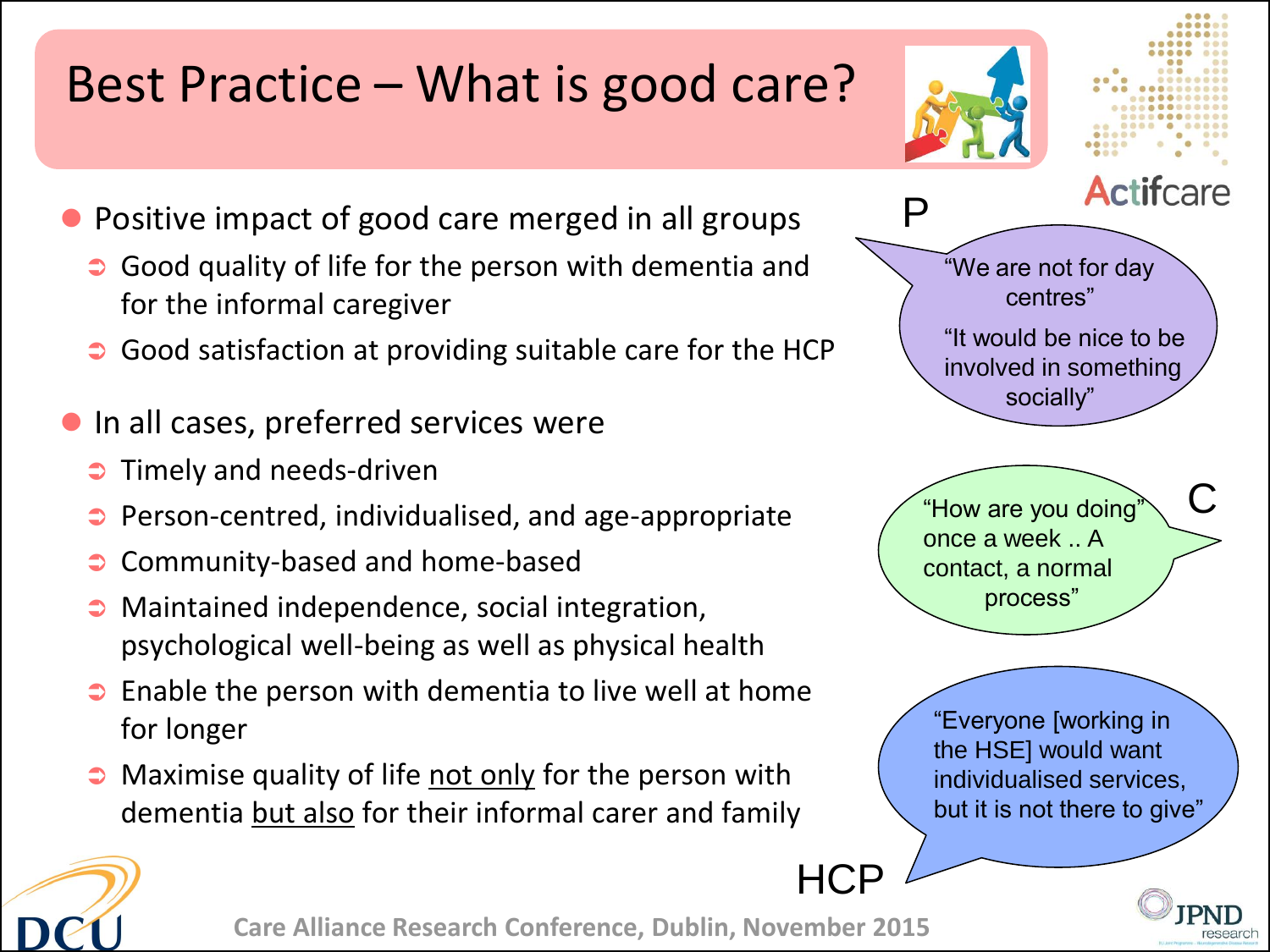# Understanding Care Needs





- Key concern for healthcare professionals
	- Want regular assessments to capture changing needs over time, but this is often not the reality
	- $\bullet$  Acknowledged that the main caregiver knows best
- But the reported experience of informal caregivers disputed these claims
	- $\Rightarrow$  HCP often disinterested in speaking to the carer or hearing what they had to say
- Likely due to a combination of factors including
	- $\supset$  Time available during healthcare visits
	- $\bullet$  Known lack of suitable supports and services
	- $\bullet$  the need to respect the rights of the person with dementia, even knowing that this causes a difficulty for the family caregiver

**HCP**  "We have to be very careful that we don't disable people"

"..getting collateral from family members .. Try and get a clear picture"

 "But he contradicted me all along. He said 'There's nothing wrong with your husband"

"It's the one-size-fits-all approach"



C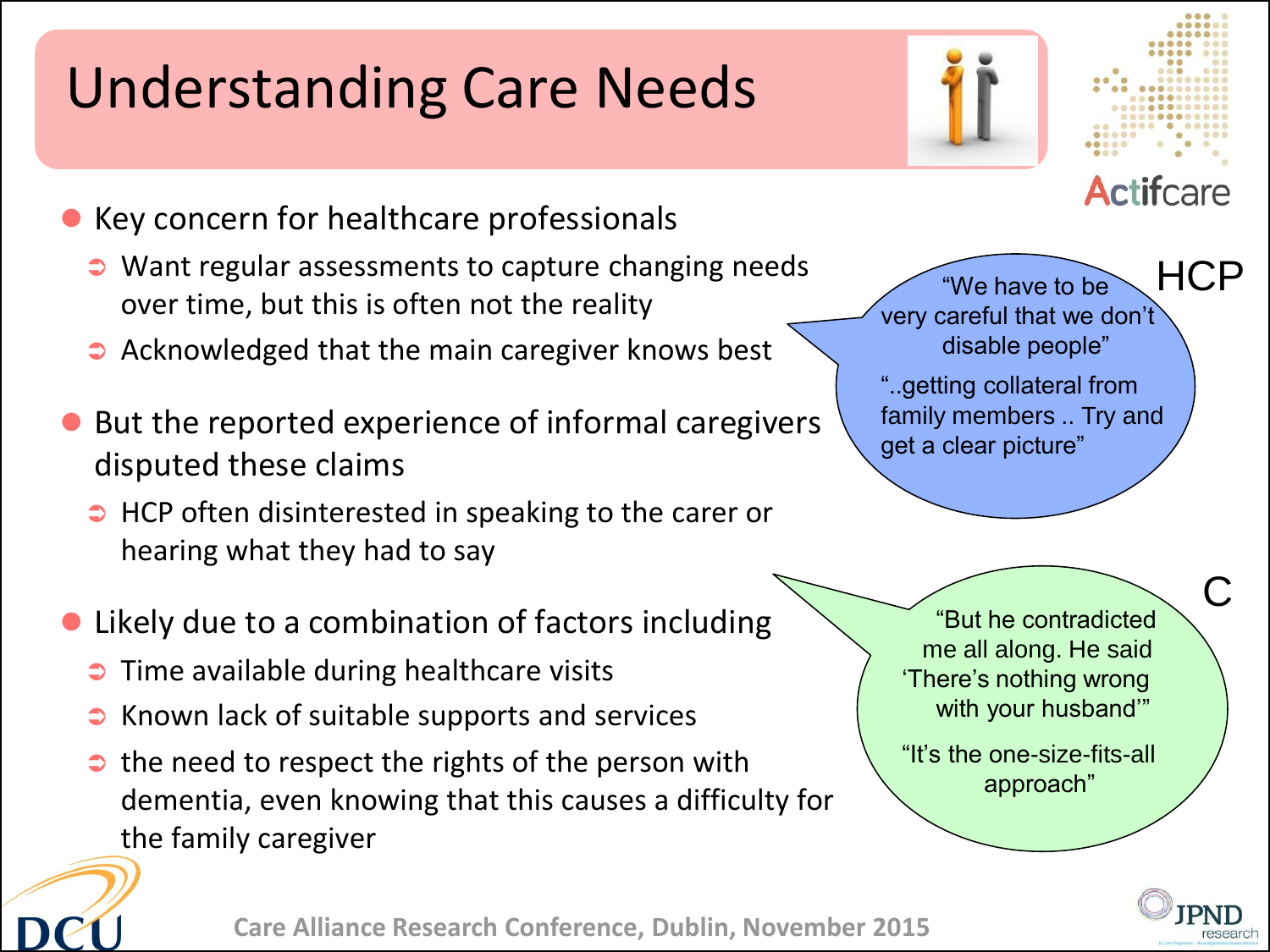# The Impact of Dementia

- The inherent difficulties of dementia as a condition complicate the provision of care
- Anxiety, fear and denial accompany a diagnosis
- The person with dementia
	- Must accept and adjust to the diagnosis and what it means to their independence, self-identity, their family, and their entwined futures
	- Deal with the ongoing emotional, cognitive and functional impact of the condition
- For HCP, it can be more difficult to understand the care needs of someone who is unaware of, or finds it difficult to articuate, their needs
- Not a separate theme for carers

 "I was beating myself up over the fact that I couldn't follow a recipe" "It's very hard to put anything in place because how soon, how quick am I going to go?"

P

 "The person with dementia is usually the most resistant to accepting services"

"Experience has taught us, eventually it will come to a crisis"



Actifcare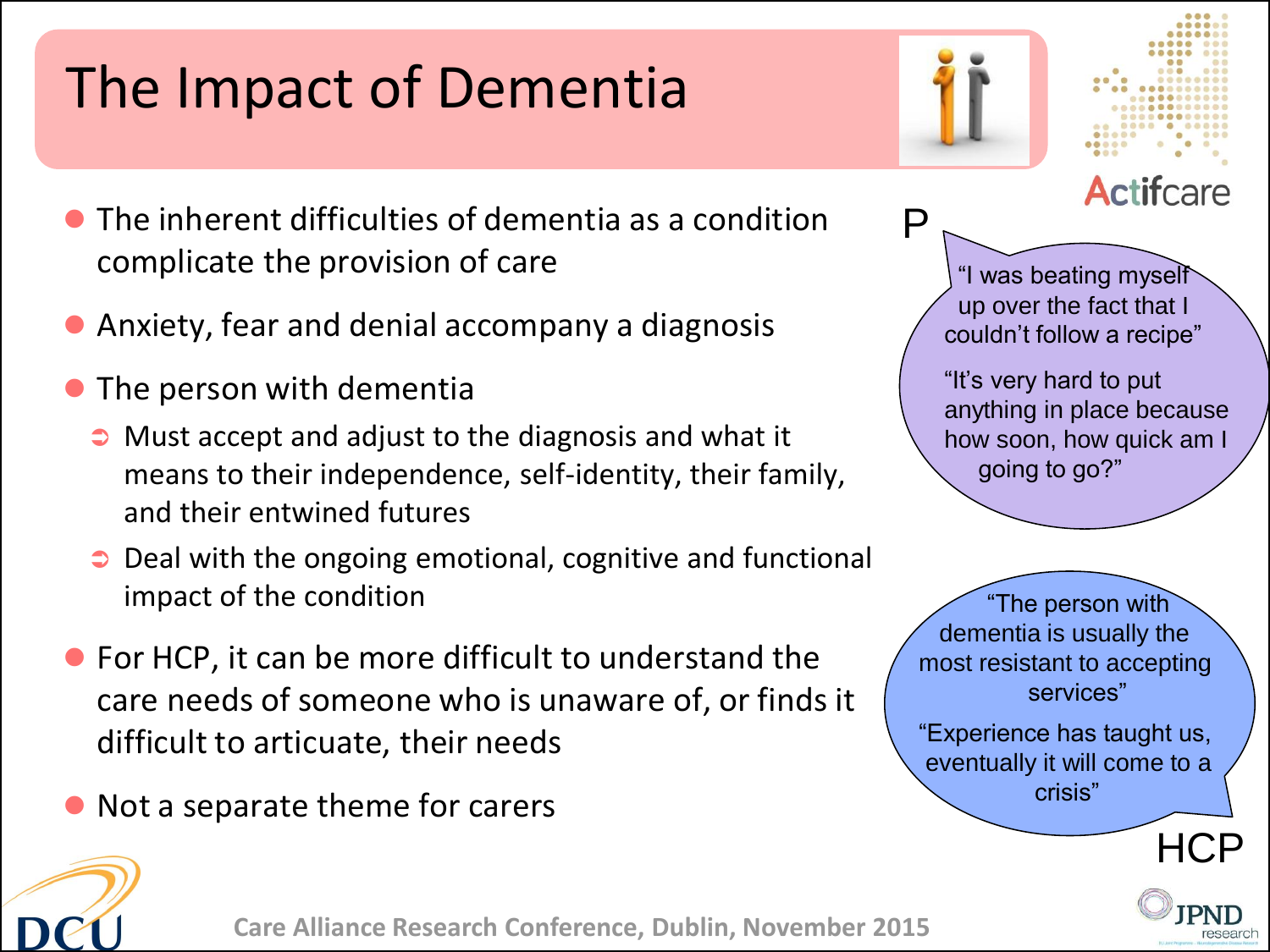# The Impact of Caring

- People with dementia do not want to be a burden on their families; they are very grateful for their support
- HCPs acknowledge the role and importance of informal caregivers but they
	- $\bullet$  Argued that the healthcare system should not be the sole provider of care
	- Never elaborated on the concept of providing support aimed at the carers
- The idea of "*Caring for the Carer*" only emerged in the caregiver groups
	- Carers want to care, but the nature and extent of dementia care, particularly as the condition progresses, is burdensome, stressful, and can only successfully be achieved when the carer themselves is supported



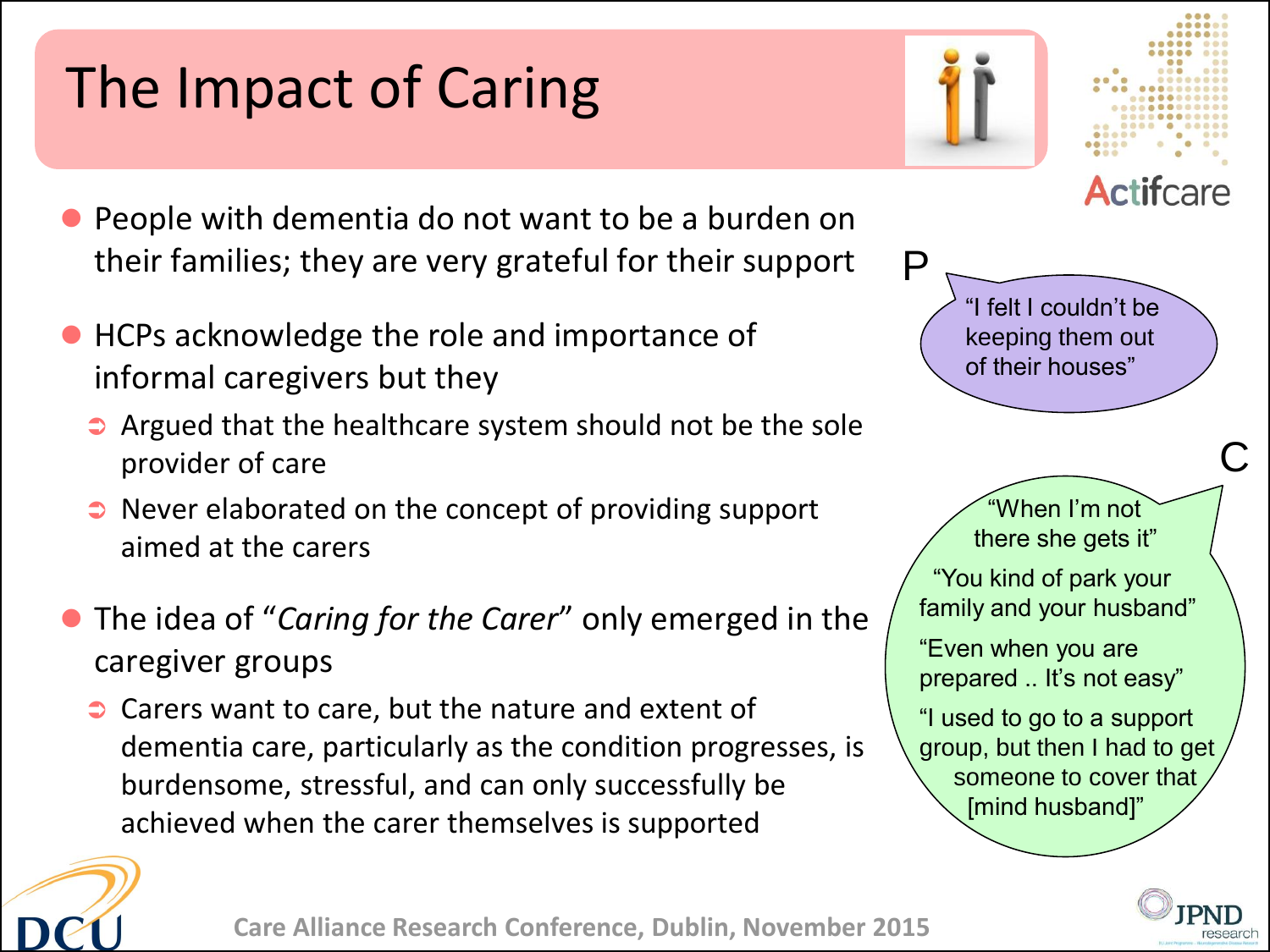# Shared and Unique Perspectives

- Shared perspectives arose from
	- Our common understanding of dementia
	- Service availability in Ireland and the access pathways to these services
	- Respecting the rights of the person with dementia and their carers
- Unique perspectives of
	- $\Rightarrow$  HCP relating to the barriers and facilitators they face when trying to provide formal dementia care in Ireland
	- Informal caregivers relating to the amount, nature, and burden of providing significant amounts of support without adequate support of their own
- Impact of having dementia was central to the narratives of people with dementia and healthcare professionals, but for informal caregivers, it was subsumed into the overall impact of providing care for their loved ones





**Actifcare** 





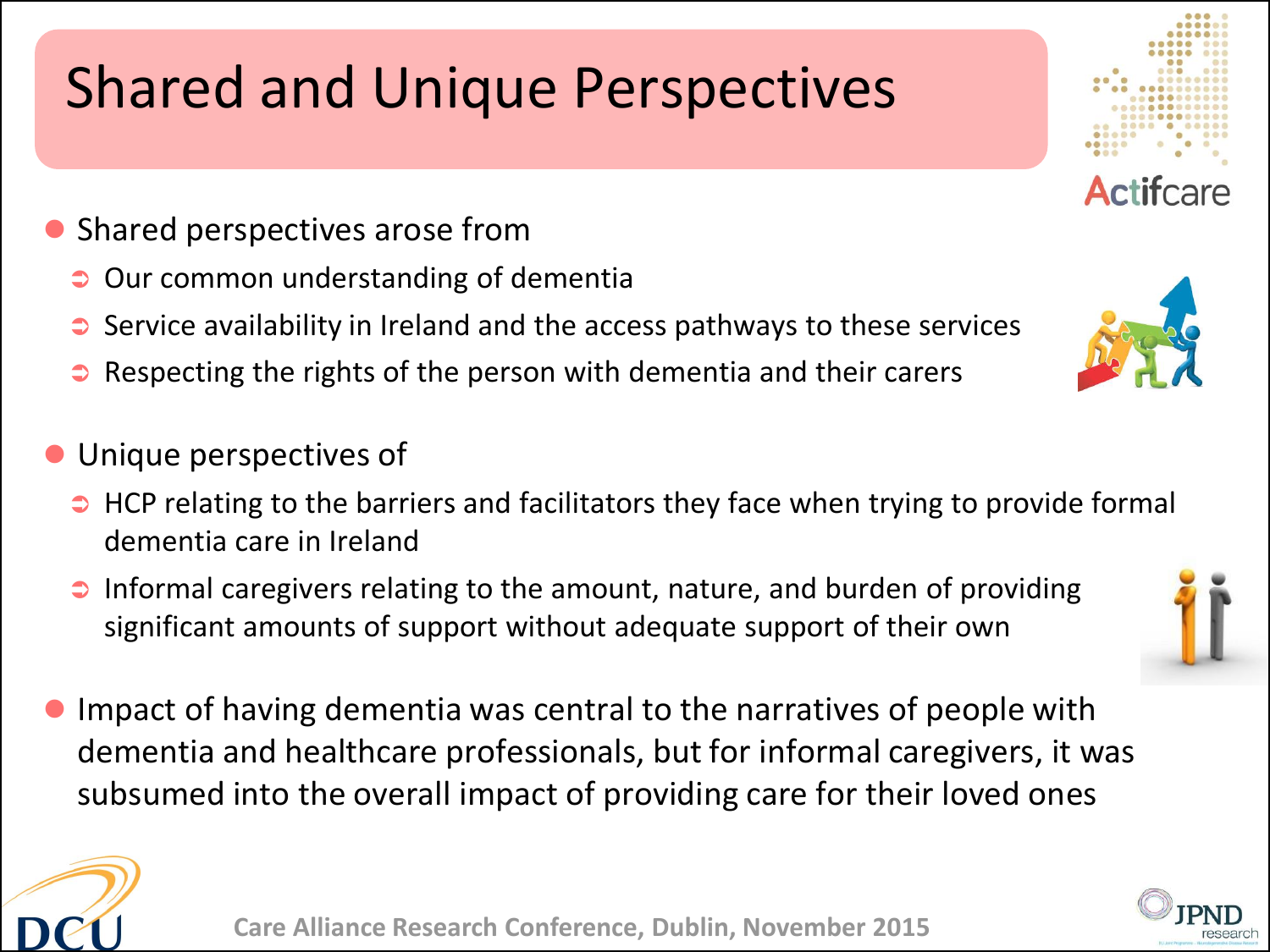## **Conclusions**



- Very clear gaps exist between the formal home- and community-based care available in Ireland and the care that is advocated for by our participants
- Ireland's first National Dementia Strategy was launched in December 2014 and five key priority areas were identified
	- $\Rightarrow$  Better awareness and understanding [of dementia]
	- $\bullet$  Timely diagnosis and intervention
	- Integrated services, supports and care for people with dementia and their carers
	- $\bullet$  Training and education
	- **Canadiership for Health Service employees**
- These priorities align with the findings of our study
- Our results also support the need for an Assisted Decision Making Capacity Bill which has been on our legislative books since 2013



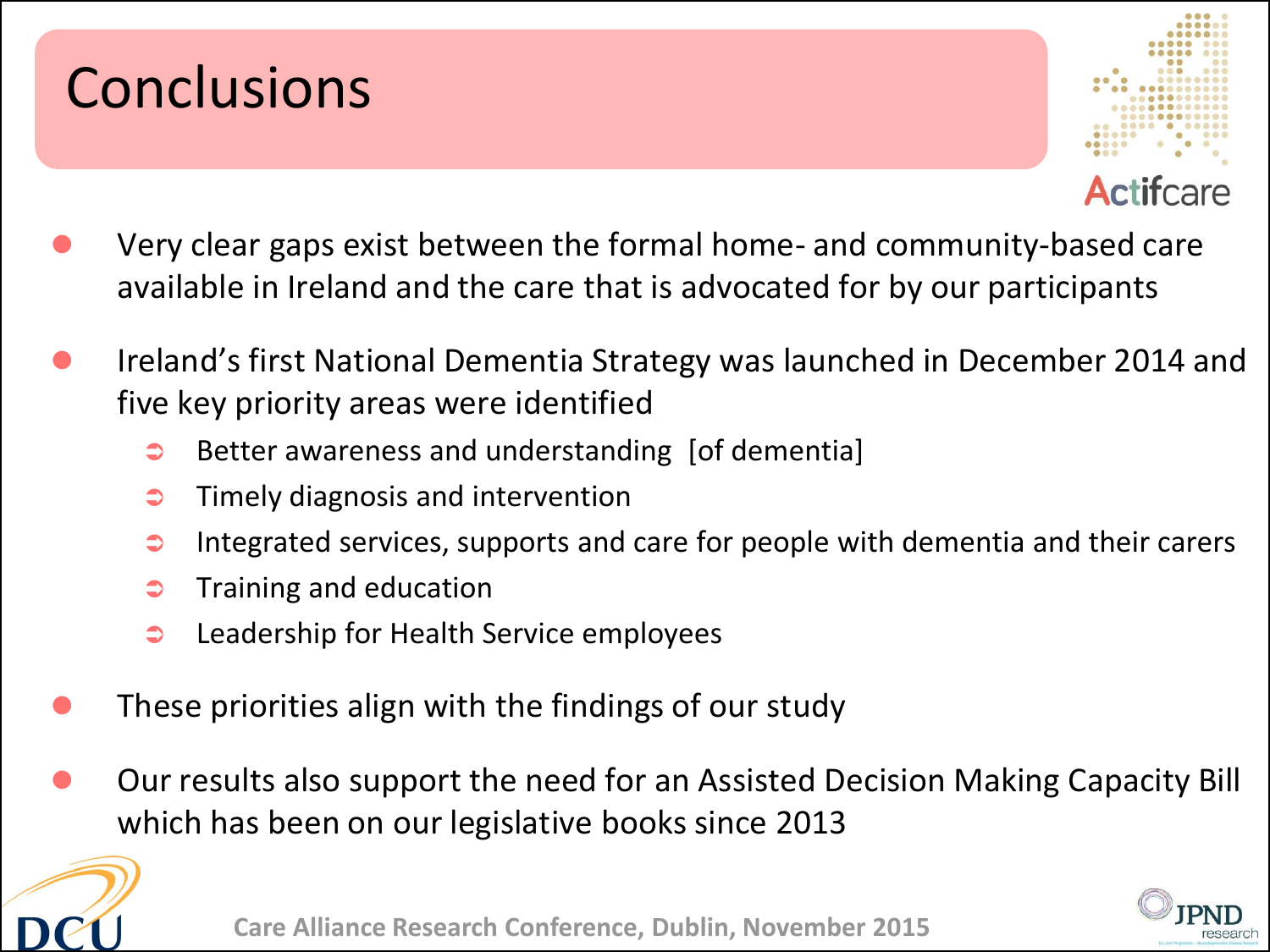

#### **Funding Acknowledgement**

This is an EU Joint Programme – Neurodegenerative Disease Research (JPND) project. The project is supported through the following funding organisations under the aegis of JPND – [www.jpnd.eu](http://www.jpnd.eu)

(Germany, Bundesministerium für Bildung und Forschung (BMBF); Ireland, Health Research Board (HRB); Italy, Italian Ministry of Health; Netherlands, The Netherlands Organization for Health Research and Development (ZonMW); Norway, The Research Council of Norway; Portugal, Fundação para a Ciência e a Tecnologia (FCT); Sweden, Swedish Research Council (SRC); United Kingdom, Economic and Social Research Council (ESRC)).

#### **Actifcare Consortium partners**



#### **For further information:**

**Actifcare** 

[louise.hopper@dcu.ie](mailto:louise.hopper@dcu.ie)

[www.actifcare.eu](http://www.actifcare.eu)

Actifcare